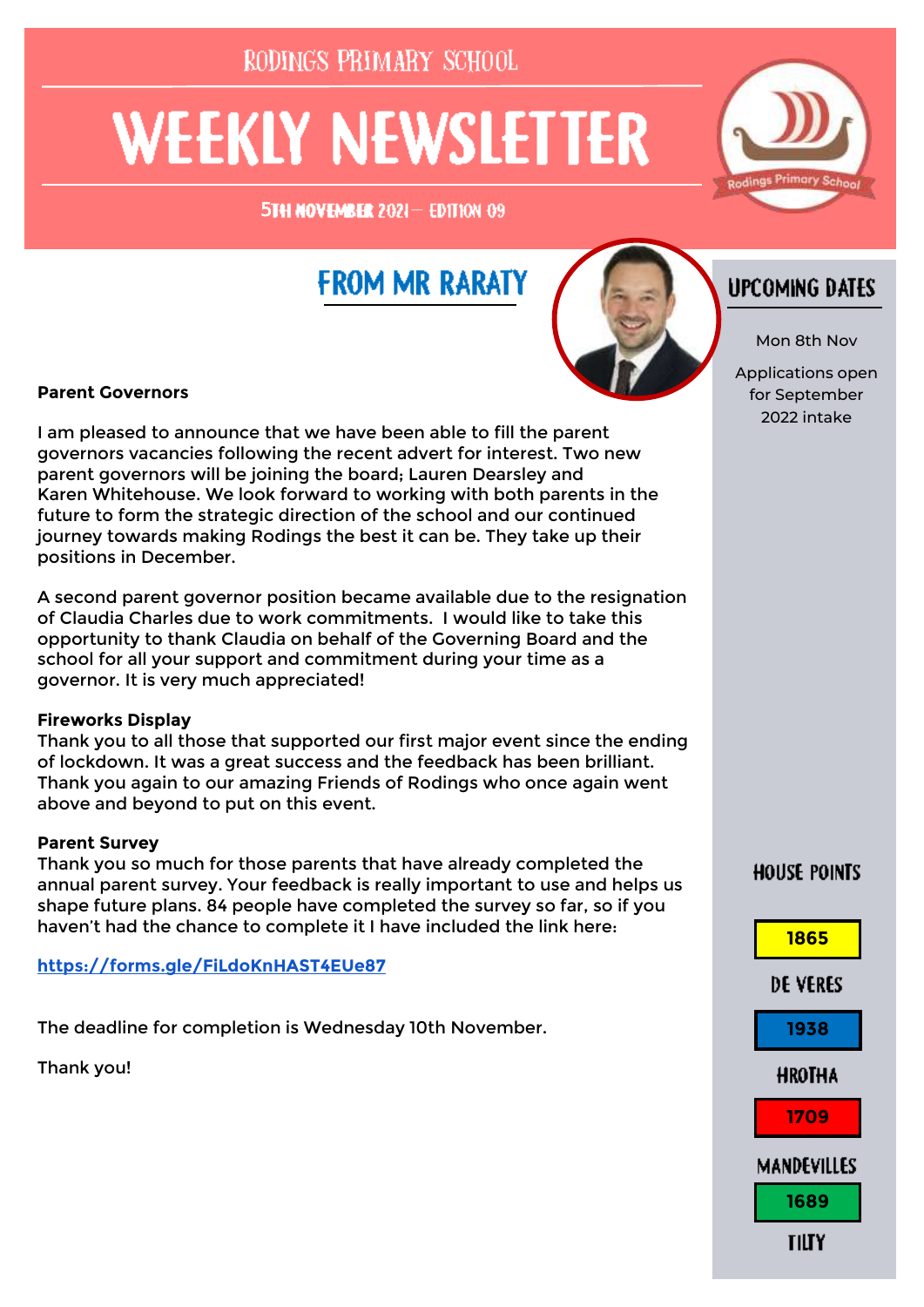## WHAT'S GOING ON ....... IN LET'S CREATE CLUB



Amazing artwork, using printing and painting techniques and inspired by Firework Night at school! Well done KS1 Let's Create Club and thank you to The Friends for organising such a wonderful evening!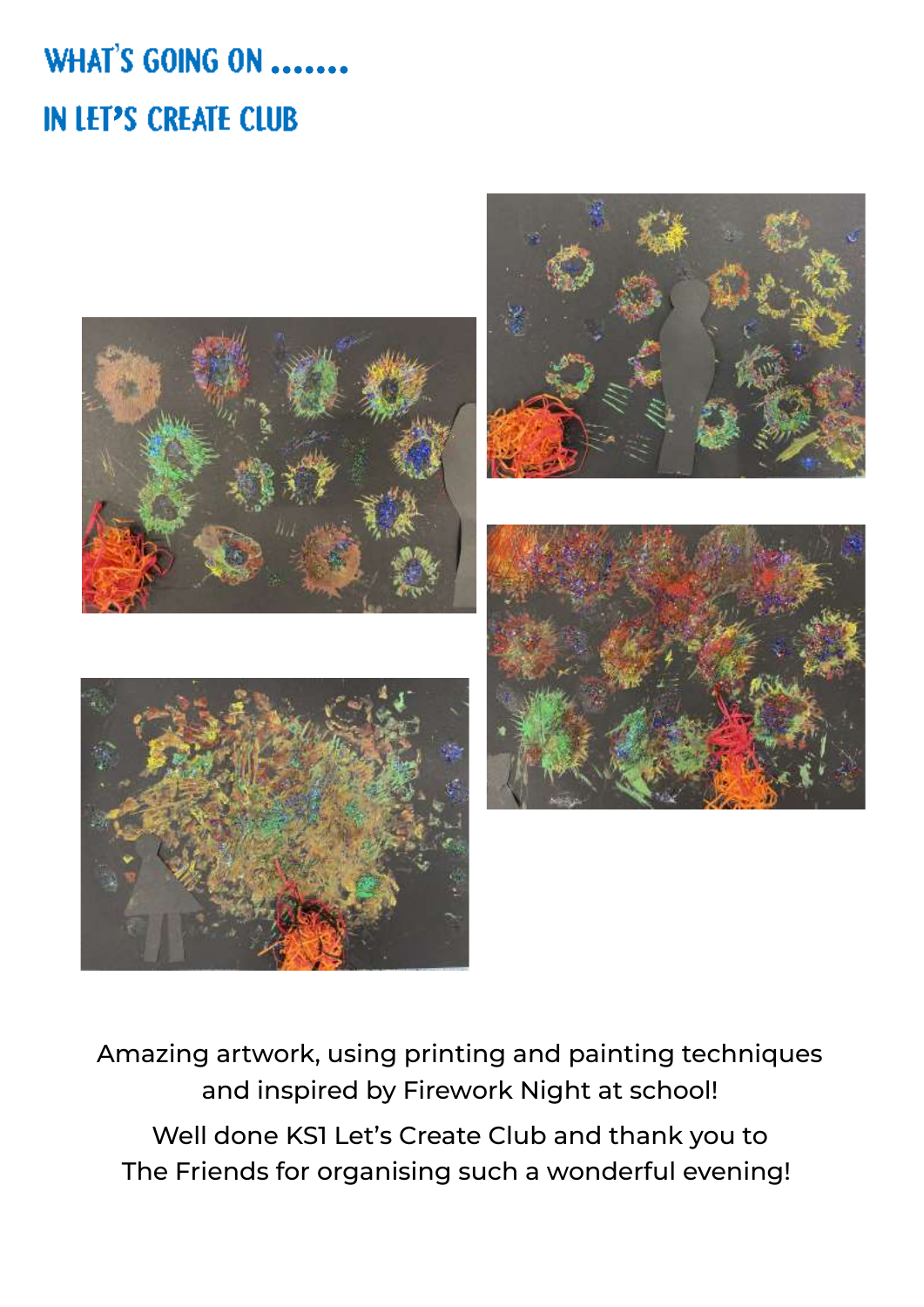## **RODINGS STARS**

Over the half term break Oscar and Alice Collins spent many hours helping at a charity jigsaw fayre in Dorset organised by their Nanny, Grandad and Aunty. It raised an incredible £5,000 for the charities ShelterBox and Alpha India Foundation. I am so proud of all their effort and hard work over the week.

Well done Oscar and Alice, you truly are Rodings Stars :-)

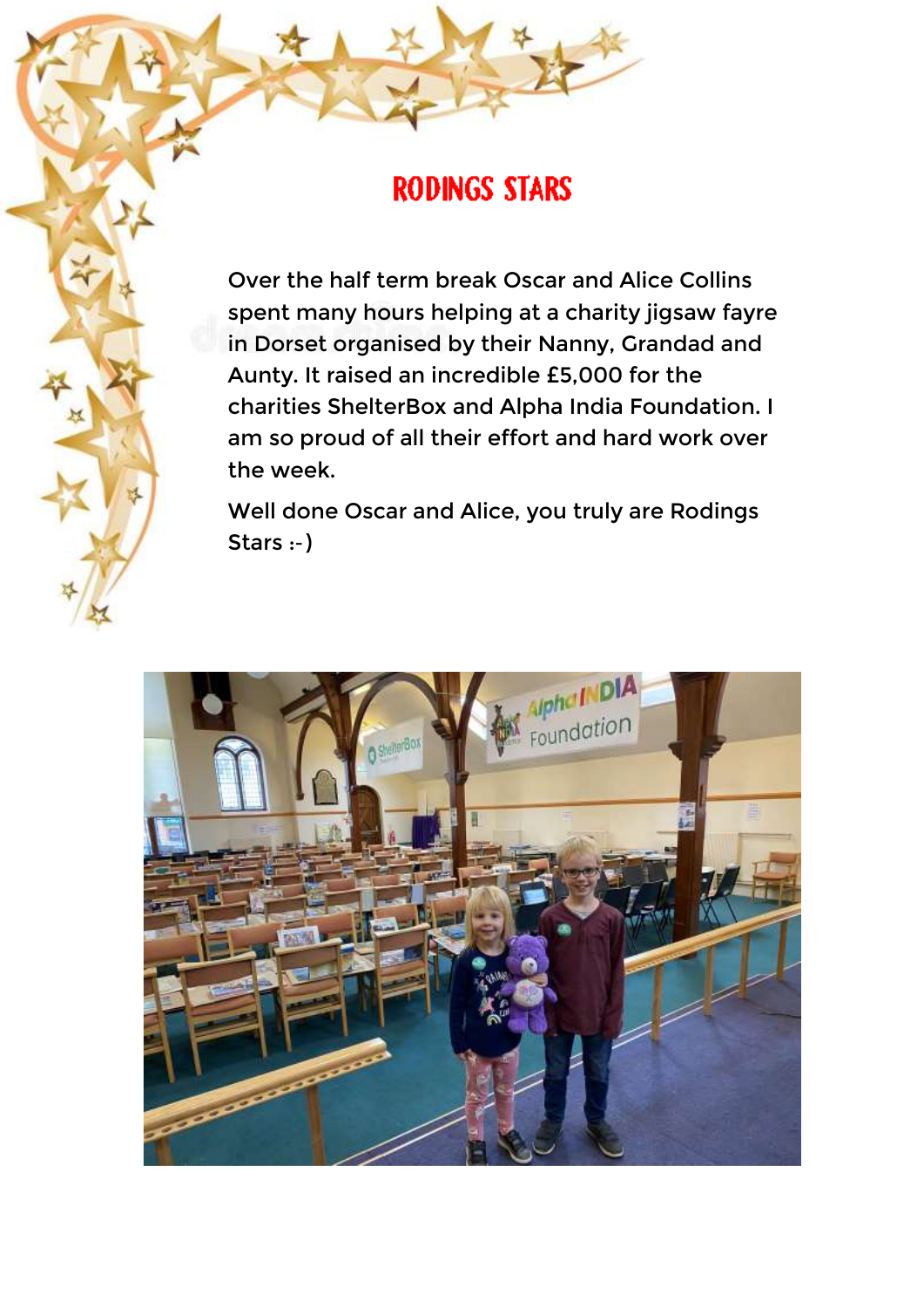## **FIREWORKS NIGHT**

A HUGE thank you from The Friends!

WOW - what a fireworks night!!! Thank you so much to all of our sponsors, to everyone who came along to support the event, to all of the Rodings staff who helped before, during and after, to our amazing Friends committee and to our awesome band of helpers! We couldn't have done it without you!

Special thanks go to Mr Raraty, Mr Clements, Mrs Paget, Mrs Scott, Mr Crawley, Mrs B, Miss Wattis and Miss Raban for giving so much time up to help on the night. We are so incredibly grateful for the amazing support the school give us with everything, we really are very lucky to have such an awesome Rodings Family!

Not only did we all have a brilliant time, we also raised much needed money for the school, so thank you, thank you, THANK YOU!!!





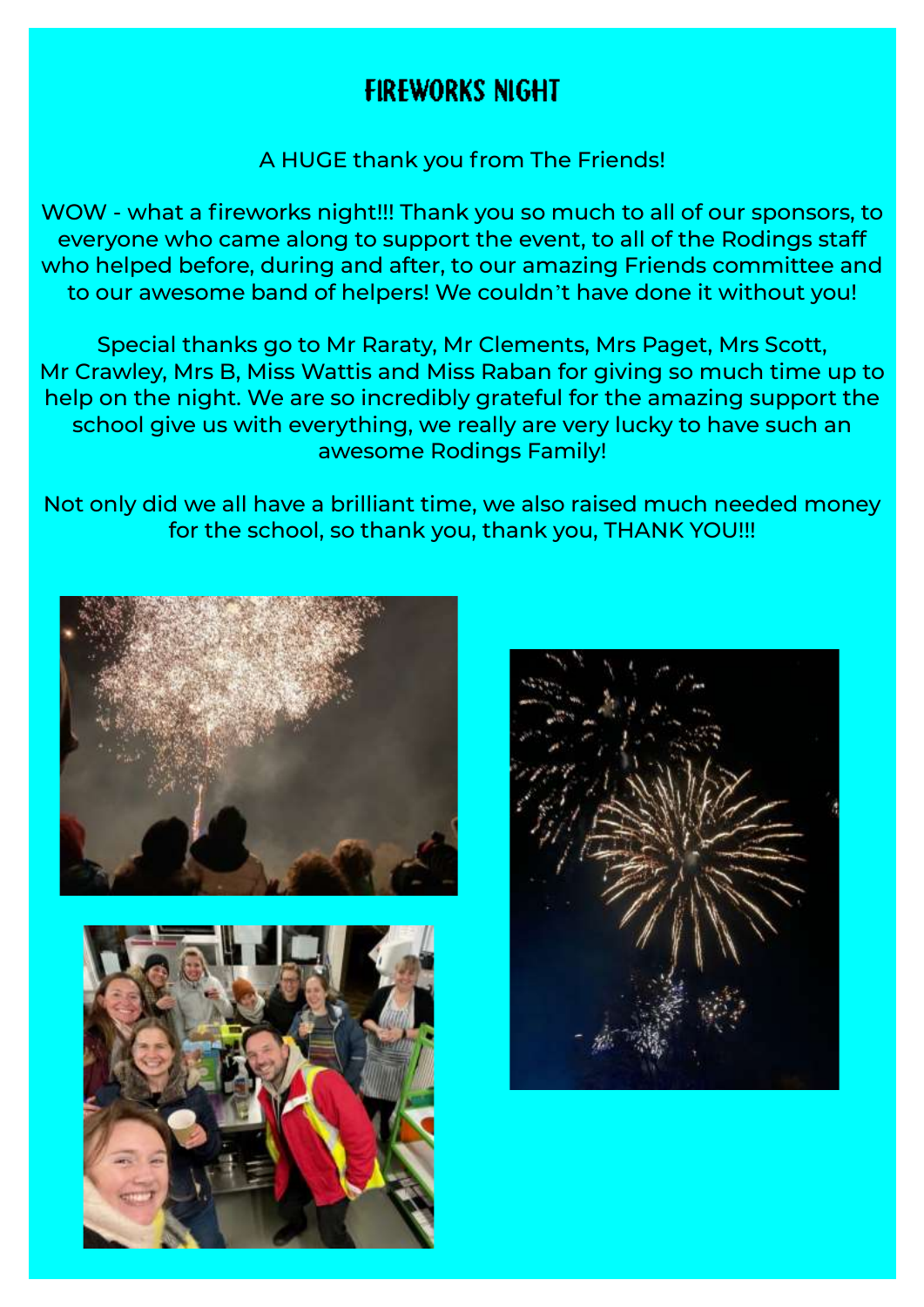

Thank you so much to everyone who donated and purchased items for our Halloween Fancy Dress Sale.

As well as helping to reduce, reuse and recycle we also raised £95.00 for the school!



## Now on to the next event…..!!

The Friends will be running a virtual Christmas Market again this year from Friday 26th November until Sunday 28th November.

If you would like a stall please email [friendsofrodings@gmail.com](mailto:friendsofrodings@gmail.com) ASAP!

And….we would love to run a raffle again, so if you would be willing to donate or sponsor a prize we would love to hear from you! Again please email [friendsofrodings@gmail.com](mailto:friendsofrodings@gmail.com)

To crank up the festive mood, the traditional Christmas Jumper day will take place on the Friday and we will also be running a CHRISTMAS PANTOMIME over the weekend, as well as some other treats! Full details to follow……